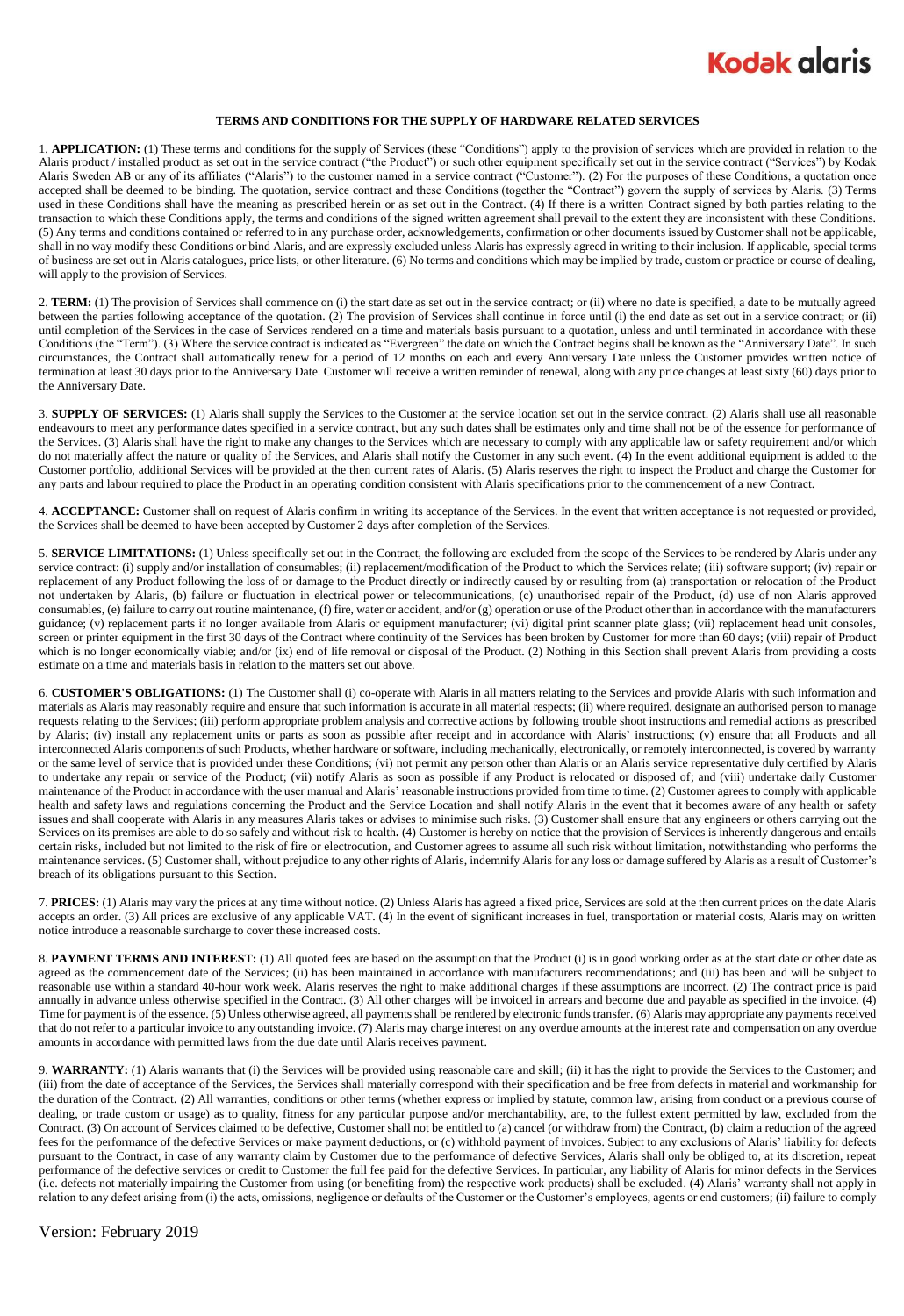## **Kodak alaris**

with operating instructions or other recommendations of Alaris as to the storage, handling and/or use of the Services; (iii) wilful damage; (iv) use not in accordance with the purpose for which they were designed; or (v) misuse or alteration or repair of the Services other than by persons authorised by Alaris. (5) The warranty is not transferable.

10. **LIMITATION OF LIABILITY:** (1) If not expressly provided for otherwise in these Conditions, in no event, whether in contract, tort (including in either case negligence), misrepresentation (other than fraudulent misrepresentation), breach of statutory duty or otherwise pursuant to the Contract, shall Alaris be liable for any loss of profits, anticipated savings, revenue, business, loss or corruption of data, loss of use, loss of goodwill, loss due to delay or any indirect or consequential loss or damage whatsoever or any claims from third parties for such damages. (2) Alaris' liability for breach of the warranty set out in Section 9 (1) above, is, at Alaris' option, limited to the repair, replacement or crediting of the full price paid for the Services that directly gave rise to the claim. (3) Subject to (1) and (2), Alaris' aggregate liability for all other claims, whether in contract, tort (including in either case negligence), misrepresentation (other than fraudulent misrepresentation), breach of statutory duty or otherwise pursuant to the Contract, shall be limited to the net price paid by the Customer for the specific Services giving rise to the claim in the twelve (12) months prior to the date on which the loss or damage occurred. (4) Nothing in the Contract shall be deemed to exclude or limit Alaris' liability in respect of: (i) Loss or damage caused by wilful intent or gross negligence of Alaris or Alaris' officers, employees, agents or contractors; (ii) Injuries to or death of any person, caused by Alaris or Alaris' officers, employees, agents or contractors; or (iii) any other liability which cannot be excluded by law. (5) Any claim for loss or damages, except a claim for damages arising out of (4) must be notified to Alaris within twelve (12) months as from the date on which the damage was caused, failing which such claim is deemed to be waived.

11. **FIRMWARE:** In relation to any Alaris firmware supplied as part of the Product ("Firmware"), Alaris shall provide updates where possible to correct errors and bugs in the Firmware, in accordance with the response time set out in the Contract. For the purposes of these Conditions, the term "Firmware" does not include software, embedded or otherwise which is provided by a third party in third party hardware ("Third Party Software"). Support for Third Party Software is subject to the terms of a separate agreement between the Customer and the third party supplier. If updates, upgrades or supplements of the Firmware are provided, use is governed by these Conditions, subject to any amendments made by Alaris from time to time, unless otherwise notified in writing. For the avoidance of doubt, Alaris has no obligation under the Contract to provide support in relation to any ancillary, additional or supporting software which is subject to a separate agreement.

12. **INTELLECTUAL PROPERTY:** All intellectual property rights, meaning all inventions, registered designs, design rights, data base rights, copy rights, know-how, trademarks, trade secrets and all other intellectual property rights, and the applications for any of the same and any rights or forms of protection of a similar nature and having equivalent or similar effect to any of them which may subsist anywhere in the world, ("Intellectual Property Rights") in or arising out of or in connection with the Services shall be owned and retained by Alaris.

13. **INDEMNIFICATION:** (1) Customer shall (i) not cause or permit any third party to cause any damage or endanger the Intellectual Property Rights of Alaris; and (ii) without prejudice to any other rights of Alaris, indemnify Alaris for any loss suffered by Alaris by reason of any use by Customer, Customer's employees, agents or customers, of Intellectual Property Rights of Alaris other than in accordance with the Contract. (2) Customer shall without prejudice to any other rights of Alaris, indemnify Alaris for any loss suffered by Alaris, howsoever arising, by reason of Customer's breach of its obligations pursuant to Section 6 above. (3) In the event of a claim, or notification of an intention to make a claim, which may reasonably be considered likely to give rise to a liability under this indemnity ("Claim"), Customer shall: (i) as soon as reasonably practicable, give written notice of the claim to Alaris specifying the nature of the Claim in reasonable detail; and (ii) not make any admission of liability, agreement or compromise in relation to the Claim. (4) Customer shall not, except with the prior written consent of Alaris, consent to entry of any judgment or enter into any settlement that does not include as an unconditional term given by the claimant or plaintiff to Alaris and its affiliates a release from all liability and blame with respect to the Claim.

14. **SUSPENSION AND TERMINATION:** (1) If Alaris' performance of any of its obligations under the Contract is prevented or delayed by any act or omission by the Customer or failure by the Customer to perform any relevant obligation ("Customer Default"), Alaris shall without limiting its other rights or remedies have the right to suspend performance of the Services until the Customer remedies the Customer Default, and to rely on the Customer Default to relieve it from the performance of any of its obligations to the extent the Customer Default prevents or delays Alaris' performance of any of its obligations. (2) Alaris shall not be liable for any costs or losses sustained or incurred by the Customer arising directly or indirectly from Alaris' failure or delay to perform any of its obligations as set out in the Contract; and the Customer shall reimburse Alaris on written demand for any costs or losses sustained or incurred by Alaris arising directly or indirectly from the Customer Default. (3) Where in Alaris' reasonable opinion, Product is no longer capable of economic repair or where parts are no longer available, such Product may be removed from the scope of the Contract on written notice to the Customer. In such case, the agreed service fees shall be reduced by the amount which was exclusively allocated to the provision of Services regarding the removed Product. (4) Without prejudice to its other rights, Alaris may terminate the Contract or in its sole discretion suspend performance of the Services immediately by written notice to the Customer in the event that; (i) Customer fails to pay any sums due under and in accordance with the Contract; (ii) Customer breaches any terms of the Contract; (iii) Customer is unable to pay its debts as they fall due, passes a resolution for winding up (other than for the purposes of a solvent amalgamation or reconstruction) or if a court of competent jurisdiction makes an order to that effect, enters into a receivership or liquidation or otherwise ceases to carry on business or an analogous event occurs to Customer in any jurisdiction; (iv) an event pursuant to Section 19 (6) where such event has persisted for more than 14 days; or (v) pursuant to Section 17 (2).

15. **CONFIDENTIAL INFORMATION:** (1) All non-public, confidential or proprietary information of Alaris, including but not limited to, specifications, samples, patterns, designs, plans, drawings, documents, data, business operations, pricing, discounts or rebates, disclosed by Alaris in connection with the Contract, whether disclosed orally or disclosed or accessed in written, electronic or other form or media, and whether or not marked, designated or otherwise identified as "confidential," shall be deemed to be confidential, to be used solely for the purpose of performing under the Contract and may not be disclosed or copied unless authorized in advance by Alaris in writing. (2) Upon Alaris' request, Customer shall promptly return all documents and other materials received from Alaris and delete any copies made thereof. (3) Alaris shall be entitled to apply to the court for preventative interim relief for any violation of this Section. (4) This Section does not apply to information that is: (i) in the public domain; (ii) known to Customer at the time of disclosure; (iii) rightfully obtained by Customer on a non-confidential basis from a third party; or (iv) is required to be disclosed by any applicable law or by order of any Court of competent jurisdiction or any government body, agency or regulatory body, provided that the receiving party shall use all reasonable endeavours to give the disclosing party as much written notice of the disclosure as it reasonably can to enable the disclosing party to seek a protective order or other action protecting the confidential information from disclosure.

16. **DATA PROTECTION:** (1) Each party will comply with its obligations in terms of laws and regulations relating to the protection or disclosure of personal data, sensitive date or such other data which is deemed to be 'personal' pursuant to applicable data protection law in force from time to time. (2) Each party shall indemnify, defend and hold the other party harmless against claims resulting from or in connection with the indemnifying party's non-observance or insufficient observance of such obligations or any of its obligations in this Section 16.

17. **MAJOR BUSINESS CHANGE:** (1) If in the reasonable opinion of Alaris there is or is likely to be a major change in the business operations of Alaris which has or could have an adverse impact on the viability of the provision of the Services to be supplied to the Customer ('Major Business Change'), Alaris shall notify the Customer and Alaris and the Customer shall meet and discuss in good faith whether the provisions of any Contract between Alaris and the Customer needs to be varied. (2) In the event that the parties cannot agree in good faith on such contract variations within a period of 30 days of the parties meeting, then either party has the right to terminate the Contract between them. (3) Unless otherwise agreed by Alaris and the Customer in writing, the rights and obligations of the parties which have arisen prior to termination shall not be affected and shall stay in full force and effect. For the avoidance of doubt, with effect from the date of termination, Alaris shall have no obligation to supply or deliver any Services under the relevant Contract anymore. (4) Neither party will be entitled to claim or receive compensation from the other party by reason of the operation of this Section as a consequence of the termination of the Contract pursuant to this section.

18. ANTI-BRIBERY: (1) In this Section, Anti-Bribery Laws means any anti-corruption, anti-bribery or anti-kickback laws or regulations of the laws in the country where the Services are being performed (the "Country Laws"), the Bribery Act and/or the FCPA; Associated Person means in relation to any entity, a person who (by reference to all the relevant circumstances) performs Services for or on that entity's behalf in any capacity and including, without limitation, employees, agents, subsidiaries, representatives and subcontractors; Bribery Act means the UK Bribery Act 2010 (as amended from time to time); and FCPA means the US Foreign Corrupt Practices Act 1977 (as amended